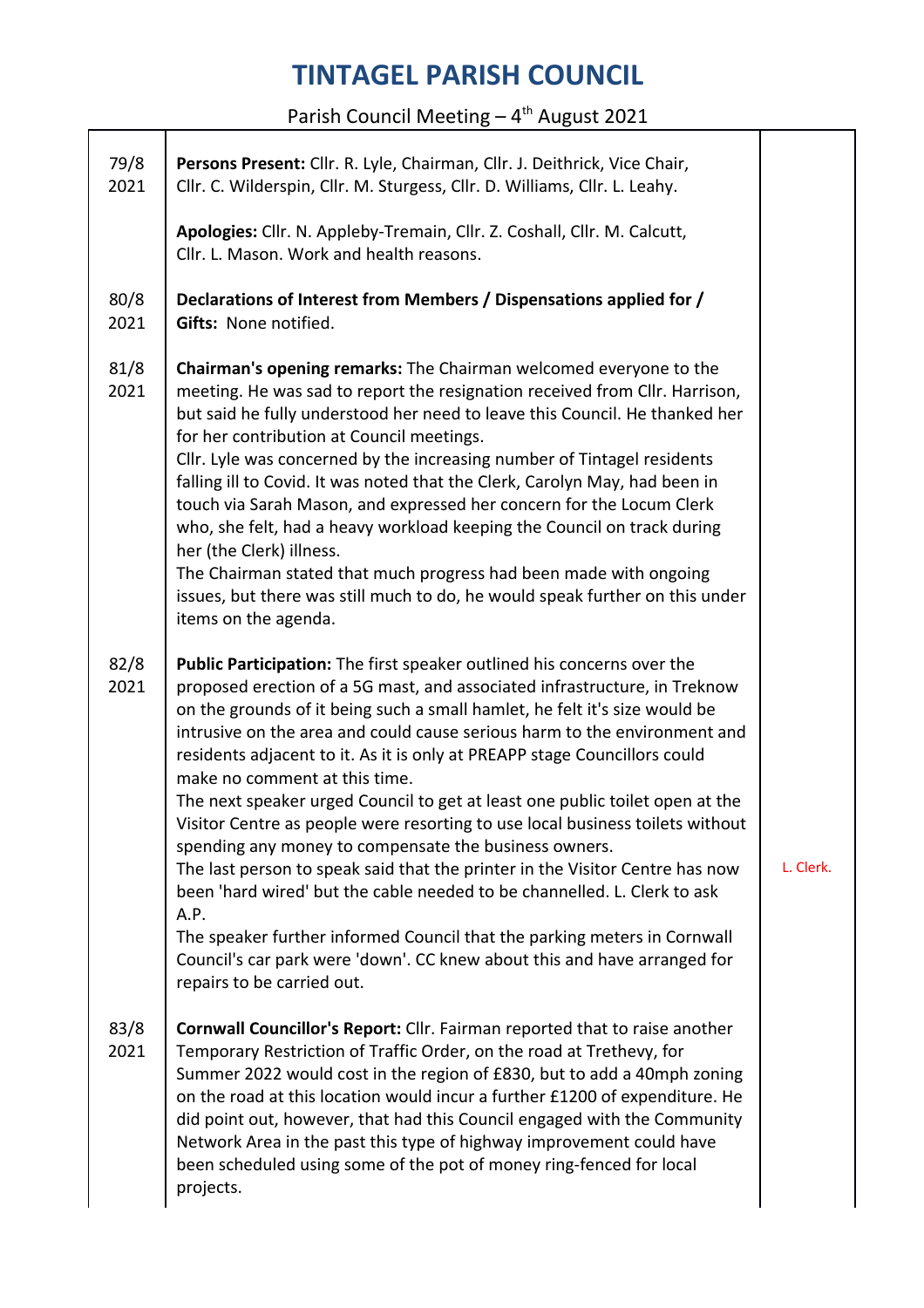#### Parish Council Meeting  $-4$ <sup>th</sup> August 2021

| 84/8<br>2021 | He made Councillors aware of the growing feeling amongst residents of<br>Trewarmett that the 30mph zone should be extended past the properties<br>on the Tintagel side of the village.<br>Minutes of the Meeting held on $7th$ and $21st$ July: It was RESOLVED to<br>accept the Minutes as above, previously circulated and taken as read, as<br>being a true record of the business transacted. Proposed by Cllr. Williams<br>that the Minutes of $7th$ July be accepted, seconded by Cllr. Deithrick,<br>agreed.<br>Proposed by Cllr. Deithrick that the Minutes of $21st$ July be accepted,<br>seconded by Cllr. Lyle. Agreed. These Minutes were duly signed by the<br>Chairman.                                                                                            |  |
|--------------|----------------------------------------------------------------------------------------------------------------------------------------------------------------------------------------------------------------------------------------------------------------------------------------------------------------------------------------------------------------------------------------------------------------------------------------------------------------------------------------------------------------------------------------------------------------------------------------------------------------------------------------------------------------------------------------------------------------------------------------------------------------------------------|--|
| 85/8<br>2021 | Planning Applications for Consultation: Application: PA21/02003/PREAPP.<br>Location: Land East of 18, Palmers Terrace, Treknow. Tintagel. Proposal:<br>Pre application advice for installation of 20m Apollo dual stack pole with<br>3no antenna and GPS module, 2no cabinets and associated infrastructure.<br>No comment required at this time.<br>Application: PA21/06767. Location: Land South West of Jacks Mews,<br>Atlantic Road, Tintagel. Proposal: Proposed cottage on site of former two<br>storey garage/store building. Objection to this application was proposed by<br>Cllr. Williams, seconded by Cllr. Leahy on the grounds of over-height, over-<br>massing, insufficient parking space and intrusion on neighbouring<br>properties light. Agreed unanimously. |  |
| 86/8<br>2021 | Planning Decisions Received: None at this time.                                                                                                                                                                                                                                                                                                                                                                                                                                                                                                                                                                                                                                                                                                                                  |  |
| 87/8<br>2021 | Website renewal: As correct procedure had not been followed to engage a<br>new web site provider it was RESOLVED to renew this Council's contract<br>with SeaDog IT in order that a transparent and compliant web site could be<br>set up in the shortest possible time. Six month rule rescinded due to<br>incorrect procedure being followed.                                                                                                                                                                                                                                                                                                                                                                                                                                  |  |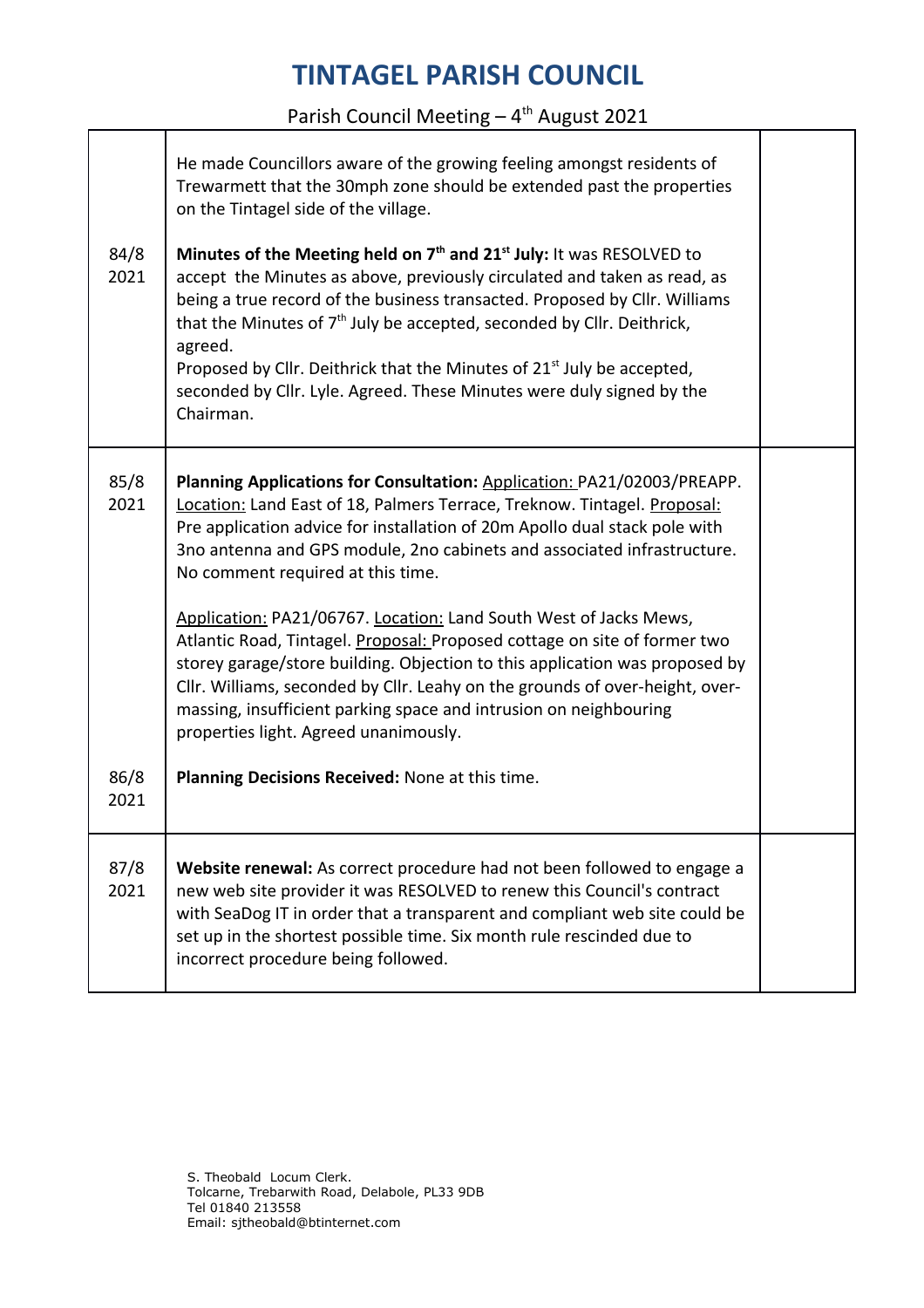Parish Council Meeting  $-4$ <sup>th</sup> August 2021

T

| 88/8<br>2021 | <b>Public Toilets:</b> Faced with the cost of repair to the 'paddle' doors at the<br>public toilets in Trevena Square it was considered expedient at this time to<br>allow free entry with voluntary donation, whilst it was decided whether to<br>meet the expense of these repairs, or seek an alternative, simplified entry<br>system. It was agreed to get one toilet open at Bossiney as soon as was<br>practicable.<br>As the closing date for receipt of Tenders for Public Toilet Cleaning and<br>maintenance was set for 28 <sup>th</sup> August, this item was for the next agenda. | L. Clerk /<br><b>AP</b> |
|--------------|-----------------------------------------------------------------------------------------------------------------------------------------------------------------------------------------------------------------------------------------------------------------------------------------------------------------------------------------------------------------------------------------------------------------------------------------------------------------------------------------------------------------------------------------------------------------------------------------------|-------------------------|
| 89/8<br>2021 | Tintagel Visitor Centre: It was agreed that a working group be set up to<br>further the aims and potential for the future of the TVC. Working group to<br>include all volunteers, Cllr. Lyle and the Clerk. An advertisement to be put<br>on notice boards to encourage more volunteers to sign up. The Chairman<br>thanked M. Dyer for her contribution of books for the Center.                                                                                                                                                                                                             |                         |
| 90/8<br>2021 | Trevena Square Car Park: To stop the number of cars being parked long<br>term and over night it was proposed by Cllr. Deithrick, seconded by<br>Cllr. Lyle that residents should be offered season tickets to park in the<br>lower car park. Time allowed for daytime parking to be 2 hours maximum.<br>Regulations to be enforced more rigorously.                                                                                                                                                                                                                                           |                         |
| 91/8<br>2021 | Tintagel Parish Council: Councillors assigned to committees:<br>Finance Committee. Cllrs. Lyle, Williams and Wilderspin.<br>Staffing Committee. Cllrs. Lyle, Leahy, Appleby-Tremain and Mason.<br>Open Spaces Committee. Cllrs. Lyle, Wilderspin, Appleby-Tremain, Calcutt.<br>Individual Responsibility. Cllr. Coshall for Youth / children.<br>Charity Donation requests, Cllr. Sturgess.                                                                                                                                                                                                   |                         |
| 92/8<br>2021 | Annual Governance Statement 2020/21. Having been previously circulated<br>and studied by all Councillors, Cllr. Lyle proposed Approval, seconded by<br>Cllr. Deithrick and agreed unanimously.                                                                                                                                                                                                                                                                                                                                                                                                |                         |
| 93/8<br>2021 | Annual Accounting Statement 2020/21. Having been previously circulated<br>and studied by all Councillors, Cllr. Lyle proposed Approval, seconded by<br>Cllr. Sturgess and agreed unanimously.<br>Cllr. Wilderspin thanked the Locum Clerk for the work she had done, under<br>difficult circumstances, to finally produce these statements.                                                                                                                                                                                                                                                   |                         |
| 94/8<br>2021 | Finance Report to 4 <sup>th</sup> August 2021: It was RESOLVED to adopt the Finance<br>Report as above, including budget v actual and expenditure to date, and to<br>authorise payment of accounts outstanding in the sum of £8952.45, and<br>agree the bank reconciliation so presented. Proposed by Cllr. Lyle,<br>seconded by Cllr. Sturgess and agreed unanimously. The schedule of<br>payments had been scrutinised prior to the meeting by Cllrs. Williams and<br>Sturgess.                                                                                                             |                         |